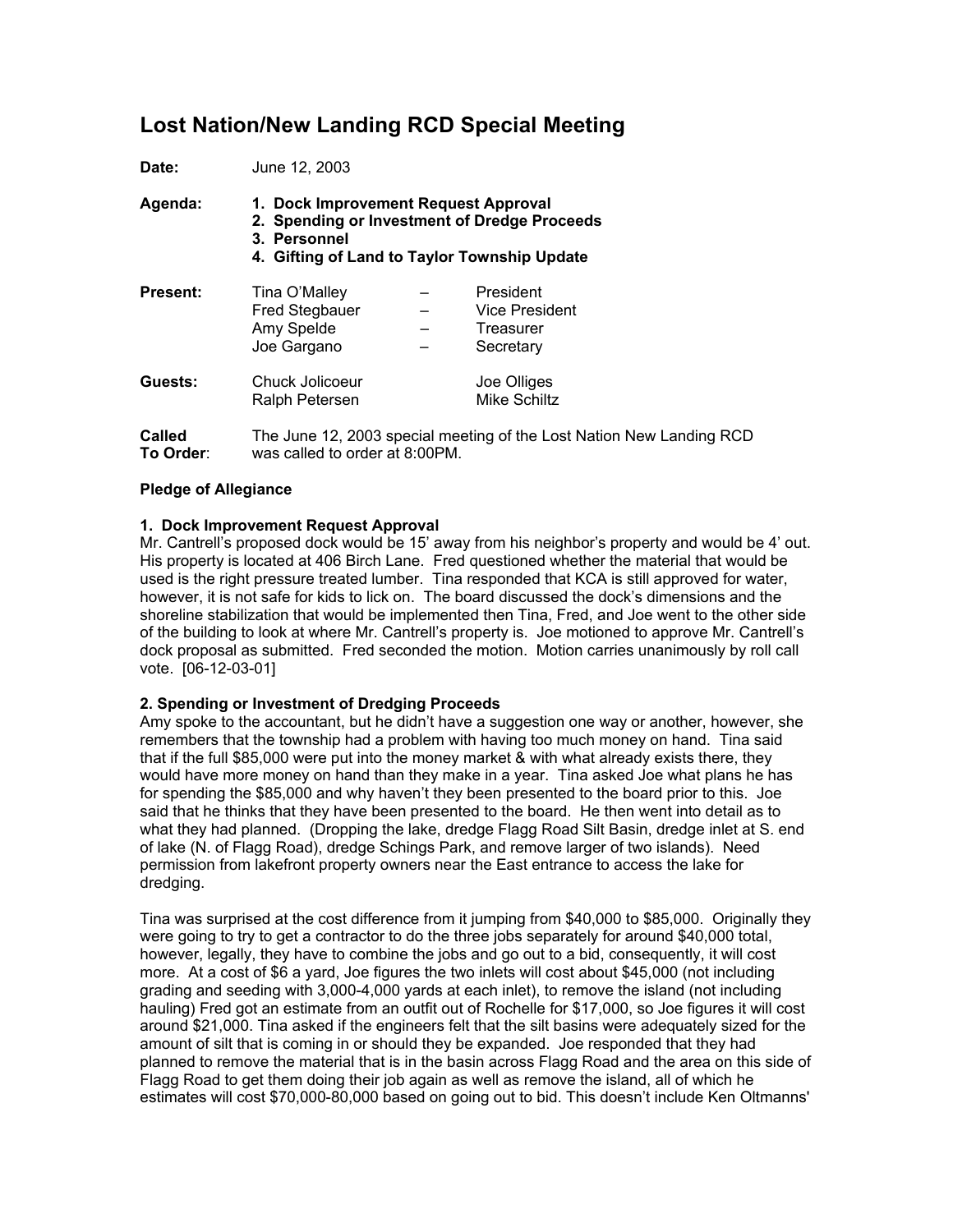fee for lowering the dam and putting the boards back in. Tina pointed out that they have about \$40,000 budgeted this year for dredging and asked if the full \$85,000 that they are getting from the dredge is needed on top of that.

Fred said that he wanted the money to either go toward dredging or to pay off the land loan. He doesn't want to try to spend a lot of money quickly, without thought going into it, in regards to doing more dredging next spring. They already have the money for what they had planned this year, and there will be about \$35,000-40,000 left after they pay off the loan. Fred doesn't want everyone getting overloaded by adding more dredging work than what they had already planned this fall. Also, even though the rate that their current loan is pretty low, the rates have dropped again.

Tina said that she doesn't want to go to the county next year with a carryover of over \$128,000 in funds, and ask for more money. Joe said that earlier, Tina had a good point in regards to getting an engineer's opinion on the silt basin. He would like to hire an engineer to enhance the Flagg Road Silt Basin by constructing a road across the first wing there and expanding it on the West side. Joe was in favor of paying the loan off, however, he would like to postpone the payment of the loan until they have hard figures in hand on the proposal for dredging from the Lake Management Committee. Tina was also concerned about the Babbling Brook inlet and wondered if Joe had spoken to an engineer about improving that silt basin because it is no where near as effective as the Flagg Road basin. Fred suggested that if they paid the loan off now and waited until next spring to design a 5-year plan and at that time they could get a loan if necessary, and in the meantime, they have finished what they have already started. Joe agrees with them on their concern of having too much money on the books when it is tax-assessment time, however, if they have funds earmarked for certain plans, he thinks that the RCD can carry the funds on a capital improvement basis. Joe projects that a future plan will cost at least \$250,000 and he doesn't see why they can't start a fund and identify it for that purpose to the county.

Ralph Petersen suggested that they remove the other island and do whatever other work is necessary while the lake is down, rather than dropping the lake again next year to remove the other island. Fred said that the lake won't need to be dropped every year and that they were going to keep the other island. Ralph asked if their decision was based on an engineer's recommendation or were they just trying out things to see what works. Joe said that the Lake Management Committee's recommendations were based on the engineering reports that were done in the past.

Tina said that Peter Barini had suggested that they re-look at their basins to design them to be more effective at trapping the silt coming in. She added that if Joe wanted to spend some of the money from the dredge sale on hiring an engineer to make sure that the sediment basins on either end are adequate rather than pay the loan off, she has no problem with that.

They have about a \$60,000 budget for dredging, barring the sale of the dredge. Mr. Barini gave them a proposal for a \$10,000 plan to utilize the 23 acre site for a containment facility, along with some shoreline stabilization. Joe figures that a comprehensive plan for the lake would cost around \$20,000 or more. Add to that the engineer that would be needed to supervise the work. Ralph wants to know why they don't hire the professionals then.

Fred said that the reason that they are not spending the whole amount of money on dredging the lake is because one good storm would push more silt right back in until the upstream stabilization program gets going. At this point they are only concerned with maintenance dredging and stabilizing their own banks.

Joe Olliges said that since they already have a plan, which utilizes this year's budget, they should do that, see what an engineer says and they can always pay the loan off later in the year, right before they have to answer to the county.